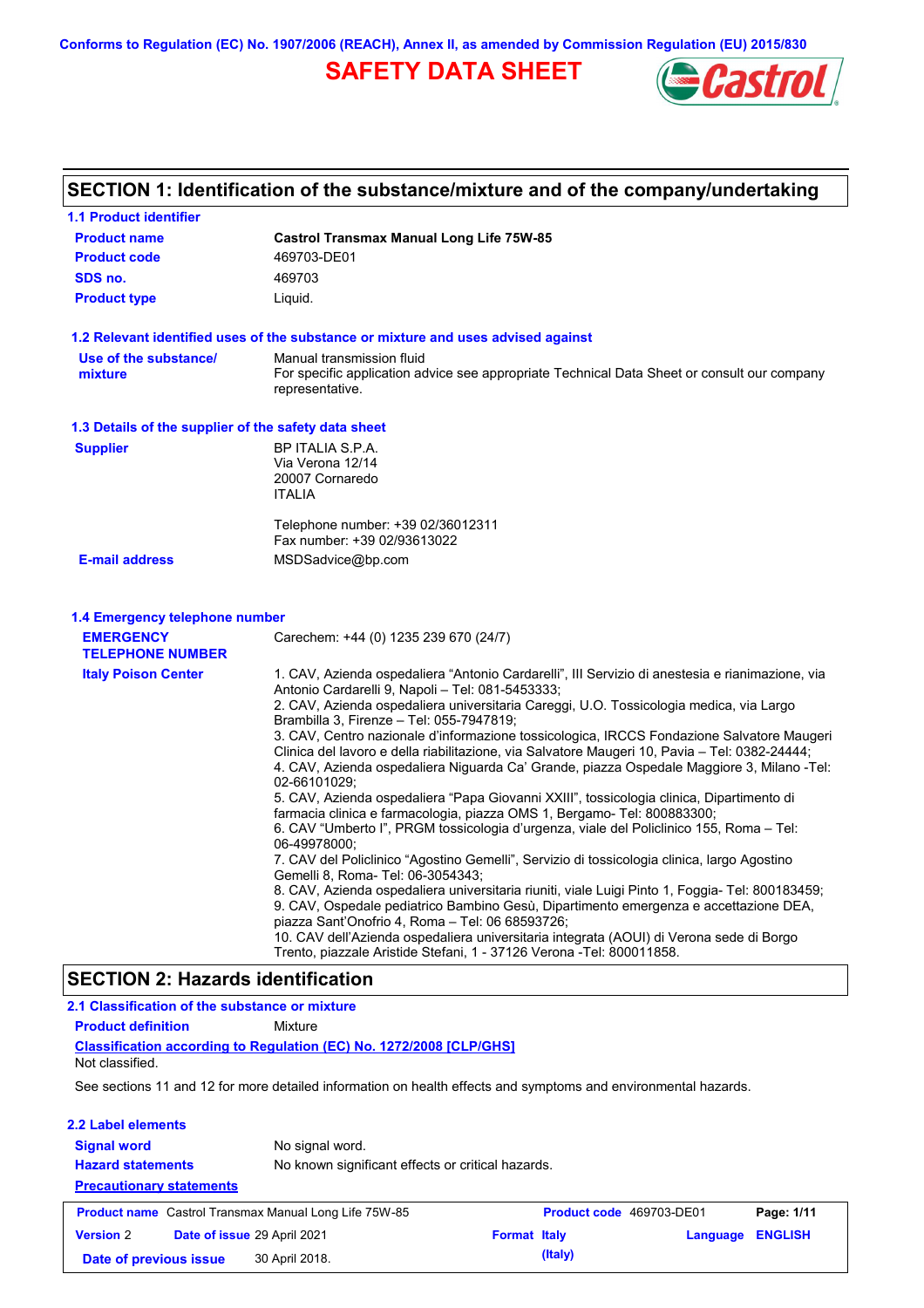# **SECTION 2: Hazards identification**

| <b>Prevention</b>                                                                                                                                        | Not applicable.                                                                                               |
|----------------------------------------------------------------------------------------------------------------------------------------------------------|---------------------------------------------------------------------------------------------------------------|
| <b>Response</b>                                                                                                                                          | Not applicable.                                                                                               |
| <b>Storage</b>                                                                                                                                           | Not applicable.                                                                                               |
| <b>Disposal</b>                                                                                                                                          | Not applicable.                                                                                               |
| <b>Supplemental label</b><br>elements                                                                                                                    | Safety data sheet available on request.                                                                       |
| EU Regulation (EC) No. 1907/2006 (REACH)                                                                                                                 |                                                                                                               |
| <b>Annex XVII - Restrictions</b><br>on the manufacture,<br>placing on the market<br>and use of certain<br>dangerous substances,<br>mixtures and articles | Not applicable.                                                                                               |
| <b>Special packaging requirements</b>                                                                                                                    |                                                                                                               |
| <b>Containers to be fitted</b><br>with child-resistant<br>fastenings                                                                                     | Not applicable.                                                                                               |
| <b>Tactile warning of danger</b>                                                                                                                         | Not applicable.                                                                                               |
| 2.3 Other hazards                                                                                                                                        |                                                                                                               |
| <b>Results of PBT and vPvB</b><br>assessment                                                                                                             | Product does not meet the criteria for PBT or vPvB according to Regulation (EC) No. 1907/2006.<br>Annex XIII. |
| <b>Product meets the criteria</b><br>for PBT or vPvB according<br>to Regulation (EC) No.<br><b>1907/2006, Annex XIII</b>                                 | This mixture does not contain any substances that are assessed to be a PBT or a vPvB.                         |
| Other hazards which do                                                                                                                                   | Defatting to the skin.                                                                                        |

### **SECTION 3: Composition/information on ingredients**

#### **3.2 Mixtures**

Mixture **Product definition**

**not result in classification**

| Synthetic base stock. Proprietary performance additives.      |                                                                                        |           |                                                      |             |
|---------------------------------------------------------------|----------------------------------------------------------------------------------------|-----------|------------------------------------------------------|-------------|
| <b>Product/ingredient</b><br>name                             | <b>Identifiers</b>                                                                     | $\%$      | <b>Regulation (EC) No.</b><br><b>1272/2008 [CLP]</b> | <b>Type</b> |
| 1-Decene, homopolymer,<br>hydrogenated                        | REACH #: 01-2119486452-34<br>$EC: 500-183-1$<br>CAS: 68037-01-4                        | ≥25 - ≤50 | Asp. Tox. 1, H304                                    | $[1]$       |
| Dec-1-ene, trimers, hydrogenated                              | REACH #: 01-2119493949-12 ≥25 - ≤50<br>$EC: 500-393-3$<br>CAS: 157707-86-3             |           | Asp. Tox. 1, H304                                    | [1]         |
| Dec-1-ene, dimers, hydrogenated                               | REACH #: 01-2119493069-28<br>$EC: 500-228-5$<br>CAS: 68649-11-6                        | ≥10 - ≤25 | Acute Tox. 4, H332<br>Asp. Tox. 1, H304              | [1]         |
| Distillates (petroleum), solvent-<br>dewaxed heavy paraffinic | REACH #: 01-2119471299-27<br>$EC: 265-169-7$<br>CAS: 64742-65-0<br>Index: 649-474-00-6 | - ≤3      | Asp. Tox. 1, H304                                    | $[1]$       |

**See Section 16 for the full text of the H statements declared above.**

#### **Type**

[1] Substance classified with a health or environmental hazard

[2] Substance with a workplace exposure limit

[3] Substance meets the criteria for PBT according to Regulation (EC) No. 1907/2006, Annex XIII

[4] Substance meets the criteria for vPvB according to Regulation (EC) No. 1907/2006, Annex XIII

[5] Substance of equivalent concern

[6] Additional disclosure due to company policy

Occupational exposure limits, if available, are listed in Section 8.

| <b>Product name</b> Castrol Transmax Manual Long Life 75W-85 |  |                                    | Product code 469703-DE01 |         | Page: 2/11       |  |
|--------------------------------------------------------------|--|------------------------------------|--------------------------|---------|------------------|--|
| <b>Version 2</b>                                             |  | <b>Date of issue 29 April 2021</b> | <b>Format Italy</b>      |         | Language ENGLISH |  |
| Date of previous issue                                       |  | 30 April 2018.                     |                          | (Italy) |                  |  |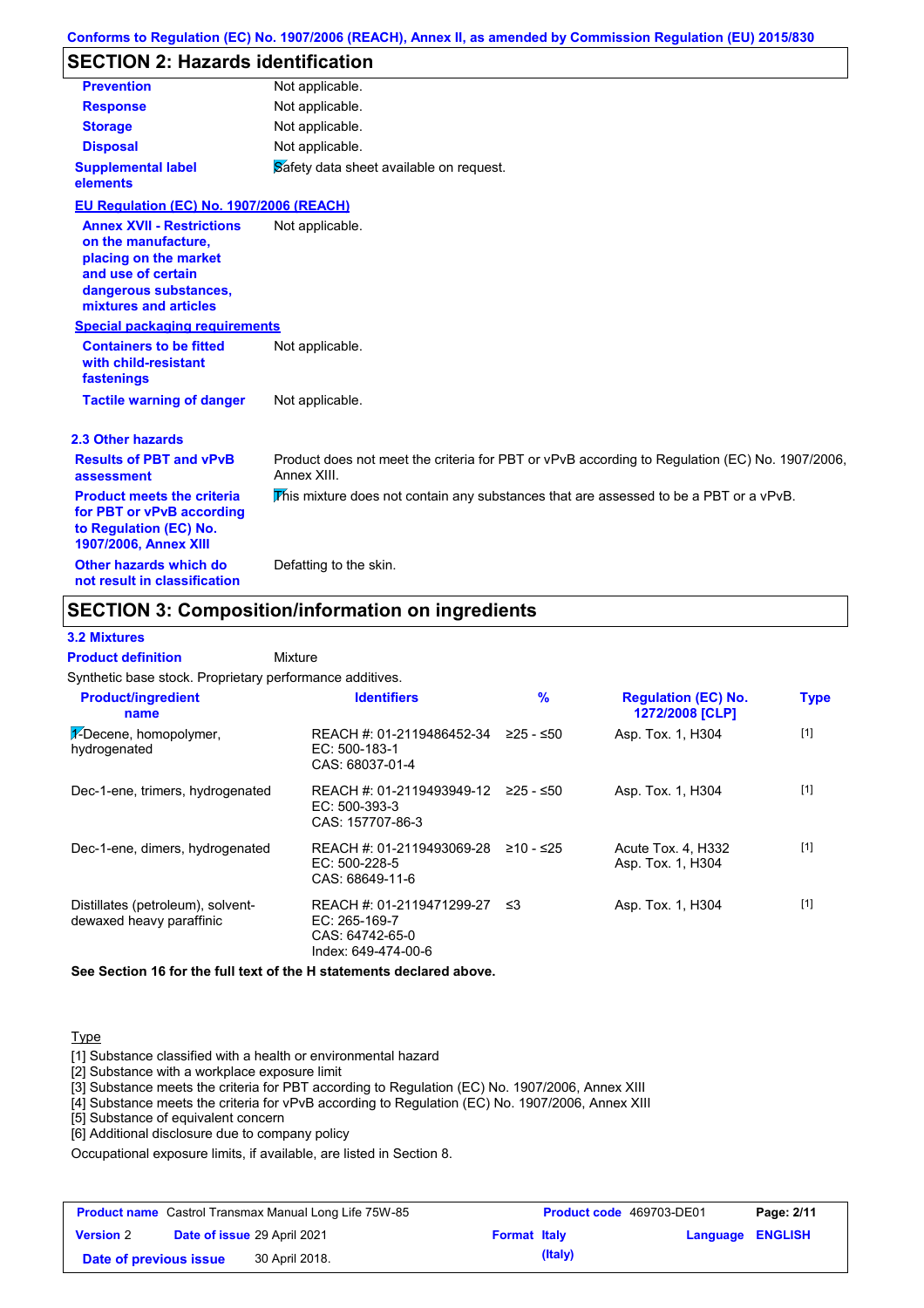#### **SECTION 4: First aid measures**

#### Do not induce vomiting unless directed to do so by medical personnel. Get medical attention if symptoms occur. In case of contact, immediately flush eyes with plenty of water for at least 15 minutes. Eyelids should be held away from the eyeball to ensure thorough rinsing. Check for and remove any contact lenses. Get medical attention. **4.1 Description of first aid measures**  $\mathbf{F}$  inhaled, remove to fresh air. In case of inhalation of decomposition products in a fire, symptoms may be delayed. The exposed person may need to be kept under medical surveillance for 48 hours. Get medical attention if symptoms occur. **Ingestion Inhalation Eye contact Protection of first-aiders** Mo action shall be taken involving any personal risk or without suitable training. **Skin contact** Wash skin thoroughly with soap and water or use recognised skin cleanser. Remove contaminated clothing and shoes. Wash clothing before reuse. Clean shoes thoroughly before reuse. Get medical attention if irritation develops.

#### **4.2 Most important symptoms and effects, both acute and delayed**

See Section 11 for more detailed information on health effects and symptoms.

| <b>Potential acute health effects</b> |                                                                                                                     |
|---------------------------------------|---------------------------------------------------------------------------------------------------------------------|
| <b>Inhalation</b>                     | Exposure to decomposition products may cause a health hazard. Serious effects may be<br>delayed following exposure. |
| <b>Ingestion</b>                      | No known significant effects or critical hazards.                                                                   |
| <b>Skin contact</b>                   | Defatting to the skin. May cause skin dryness and irritation.                                                       |
| <b>Eye contact</b>                    | No known significant effects or critical hazards.                                                                   |
|                                       | Delayed and immediate effects as well as chronic effects from short and long-term exposure                          |
| <b>Inhalation</b>                     | Overexposure to the inhalation of airborne droplets or aerosols may cause irritation of the<br>respiratory tract.   |
| <b>Ingestion</b>                      | Ingestion of large quantities may cause nausea and diarrhoea.                                                       |
| <b>Skin contact</b>                   | Prolonged or repeated contact can defat the skin and lead to irritation and/or dermatitis.                          |
| Eye contact                           | Potential risk of transient stinging or redness if accidental eye contact occurs.                                   |

#### **4.3 Indication of any immediate medical attention and special treatment needed**

**Notes to physician Treatment should in general be symptomatic and directed to relieving any effects.** In case of inhalation of decomposition products in a fire, symptoms may be delayed. The exposed person may need to be kept under medical surveillance for 48 hours.

### **SECTION 5: Firefighting measures**

| In case of fire, use foam, dry chemical or carbon dioxide extinguisher or spray.                                                                                                                                                                                                                                                                                  |
|-------------------------------------------------------------------------------------------------------------------------------------------------------------------------------------------------------------------------------------------------------------------------------------------------------------------------------------------------------------------|
| Do not use water jet. The use of a water jet may cause the fire to spread by splashing the<br>burning product.                                                                                                                                                                                                                                                    |
| 5.2 Special hazards arising from the substance or mixture                                                                                                                                                                                                                                                                                                         |
| In a fire or if heated, a pressure increase will occur and the container may burst.                                                                                                                                                                                                                                                                               |
| Combustion products may include the following:<br>carbon oxides (CO, CO <sub>2</sub> ) (carbon monoxide, carbon dioxide)<br>nitrogen oxides (NO, $NO2$ etc.)                                                                                                                                                                                                      |
|                                                                                                                                                                                                                                                                                                                                                                   |
| No action shall be taken involving any personal risk or without suitable training. Promptly<br>isolate the scene by removing all persons from the vicinity of the incident if there is a fire.                                                                                                                                                                    |
| Fire-fighters should wear appropriate protective equipment and self-contained breathing<br>apparatus (SCBA) with a full face-piece operated in positive pressure mode. Clothing for fire-<br>fighters (including helmets, protective boots and gloves) conforming to European standard EN<br>469 will provide a basic level of protection for chemical incidents. |
|                                                                                                                                                                                                                                                                                                                                                                   |

| <b>Product name</b> Castrol Transmax Manual Long Life 75W-85 |  |                             | <b>Product code</b> 469703-DE01 |         | Page: 3/11              |  |
|--------------------------------------------------------------|--|-----------------------------|---------------------------------|---------|-------------------------|--|
| <b>Version 2</b>                                             |  | Date of issue 29 April 2021 | <b>Format Italy</b>             |         | <b>Language ENGLISH</b> |  |
| Date of previous issue                                       |  | 30 April 2018.              |                                 | (Italy) |                         |  |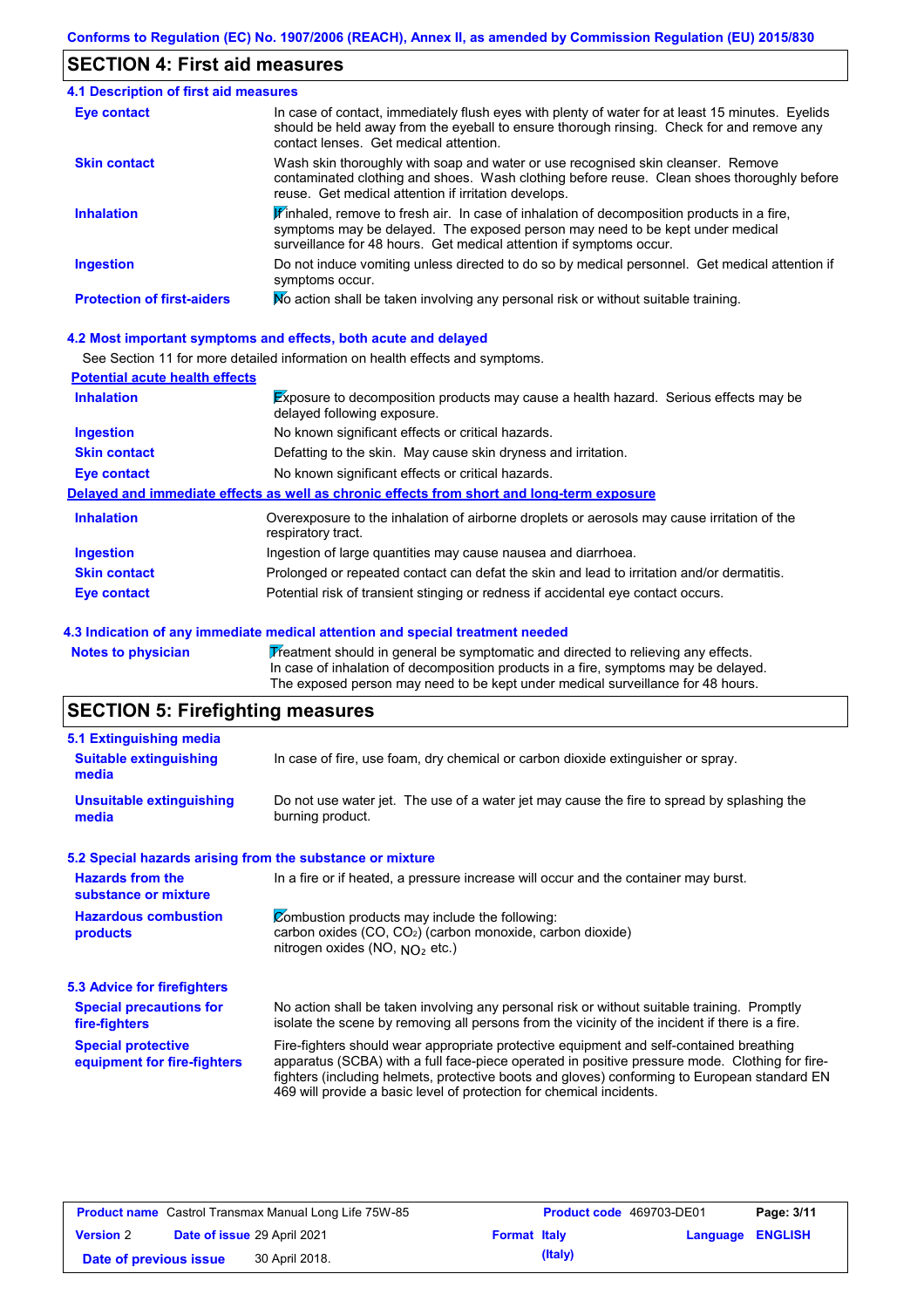#### **SECTION 6: Accidental release measures**

|                                                          | 6.1 Personal precautions, protective equipment and emergency procedures                                                                                                                                                                                                                                                                                                                        |
|----------------------------------------------------------|------------------------------------------------------------------------------------------------------------------------------------------------------------------------------------------------------------------------------------------------------------------------------------------------------------------------------------------------------------------------------------------------|
| For non-emergency<br>personnel                           | No action shall be taken involving any personal risk or without suitable training. Evacuate<br>surrounding areas. Keep unnecessary and unprotected personnel from entering. Do not touch<br>or walk through spilt material. Floors may be slippery; use care to avoid falling. Put on<br>appropriate personal protective equipment.                                                            |
| For emergency responders                                 | K specialised clothing is required to deal with the spillage, take note of any information in<br>Section 8 on suitable and unsuitable materials. See also the information in "For non-<br>emergency personnel".                                                                                                                                                                                |
| <b>6.2 Environmental</b><br>precautions                  | Avoid dispersal of spilt material and runoff and contact with soil, waterways, drains and sewers.<br>Inform the relevant authorities if the product has caused environmental pollution (sewers,<br>waterways, soil or air).                                                                                                                                                                    |
| 6.3 Methods and material for containment and cleaning up |                                                                                                                                                                                                                                                                                                                                                                                                |
| <b>Small spill</b>                                       | Stop leak if without risk. Move containers from spill area. Absorb with an inert material and<br>place in an appropriate waste disposal container. Dispose of via a licensed waste disposal<br>contractor.                                                                                                                                                                                     |
| <b>Large spill</b>                                       | Stop leak if without risk. Move containers from spill area. Prevent entry into sewers, water<br>courses, basements or confined areas. Contain and collect spillage with non-combustible,<br>absorbent material e.g. sand, earth, vermiculite or diatomaceous earth and place in container<br>for disposal according to local regulations. Dispose of via a licensed waste disposal contractor. |
| 6.4 Reference to other<br><b>sections</b>                | See Section 1 for emergency contact information.<br>See Section 5 for firefighting measures.<br>See Section 8 for information on appropriate personal protective equipment.<br>See Section 12 for environmental precautions.<br>See Section 13 for additional waste treatment information.                                                                                                     |
| <b>SECTION 7: Handling and storage</b>                   |                                                                                                                                                                                                                                                                                                                                                                                                |

#### **7.1 Precautions for safe handling**

| 7.1 Precautions for sale nationally                                                  |                                                                                                                                                                                                                                                                                                                                                                                                                                                                                          |
|--------------------------------------------------------------------------------------|------------------------------------------------------------------------------------------------------------------------------------------------------------------------------------------------------------------------------------------------------------------------------------------------------------------------------------------------------------------------------------------------------------------------------------------------------------------------------------------|
| <b>Protective measures</b>                                                           | Put on appropriate personal protective equipment.                                                                                                                                                                                                                                                                                                                                                                                                                                        |
| <b>Advice on general</b><br>occupational hygiene                                     | Eating, drinking and smoking should be prohibited in areas where this material is handled,<br>stored and processed. Wash thoroughly after handling. Remove contaminated clothing and<br>protective equipment before entering eating areas. See also Section 8 for additional<br>information on hygiene measures.                                                                                                                                                                         |
| <b>7.2 Conditions for safe</b><br>storage, including any<br><i>incompatibilities</i> | Store in accordance with local regulations. Store in a dry, cool and well-ventilated area, away<br>from incompatible materials (see Section 10). Keep away from heat and direct sunlight. Keep<br>container tightly closed and sealed until ready for use. Containers that have been opened must<br>be carefully resealed and kept upright to prevent leakage. Store and use only in equipment/<br>containers designed for use with this product. Do not store in unlabelled containers. |
| <b>Not suitable</b>                                                                  | Prolonged exposure to elevated temperature.                                                                                                                                                                                                                                                                                                                                                                                                                                              |
| 7.3 Specific end use(s)                                                              |                                                                                                                                                                                                                                                                                                                                                                                                                                                                                          |
| <b>Recommendations</b>                                                               | See section 1.2 and Exposure scenarios in annex, if applicable.                                                                                                                                                                                                                                                                                                                                                                                                                          |
|                                                                                      | <b>SECTION 8: Exposure controls/personal protection</b>                                                                                                                                                                                                                                                                                                                                                                                                                                  |
| <b>8.1 Control parameters</b>                                                        |                                                                                                                                                                                                                                                                                                                                                                                                                                                                                          |
| <b>Occupational exposure limits</b>                                                  | No exposure limit value known.                                                                                                                                                                                                                                                                                                                                                                                                                                                           |

Whilst specific OELs for certain components may be shown in this section, other components may be present in any mist, vapour or dust produced. Therefore, the specific OELs may not be applicable to the product as a whole and are provided for guidance only.

**Recommended monitoring procedures** If this product contains ingredients with exposure limits, personal, workplace atmosphere or biological monitoring may be required to determine the effectiveness of the ventilation or other control measures and/or the necessity to use respiratory protective equipment. Reference should be made to monitoring standards, such as the following: European Standard EN 689 (Workplace atmospheres - Guidance for the assessment of exposure by inhalation to chemical agents for comparison with limit values and measurement strategy) European Standard EN 14042 (Workplace atmospheres - Guide for the application and use of procedures for the assessment of exposure to chemical and biological agents) European Standard EN 482 (Workplace atmospheres - General requirements for the performance of procedures for the measurement of chemical agents) Reference to national guidance documents for methods for the determination of hazardous substances will also be required.

#### **Derived No Effect Level**

| <b>Product name</b> Castrol Transmax Manual Long Life 75W-85 |  |                             | <b>Product code</b> 469703-DE01 |         | Page: 4/11              |  |
|--------------------------------------------------------------|--|-----------------------------|---------------------------------|---------|-------------------------|--|
| <b>Version 2</b>                                             |  | Date of issue 29 April 2021 | <b>Format Italy</b>             |         | <b>Language ENGLISH</b> |  |
| Date of previous issue                                       |  | 30 April 2018.              |                                 | (Italy) |                         |  |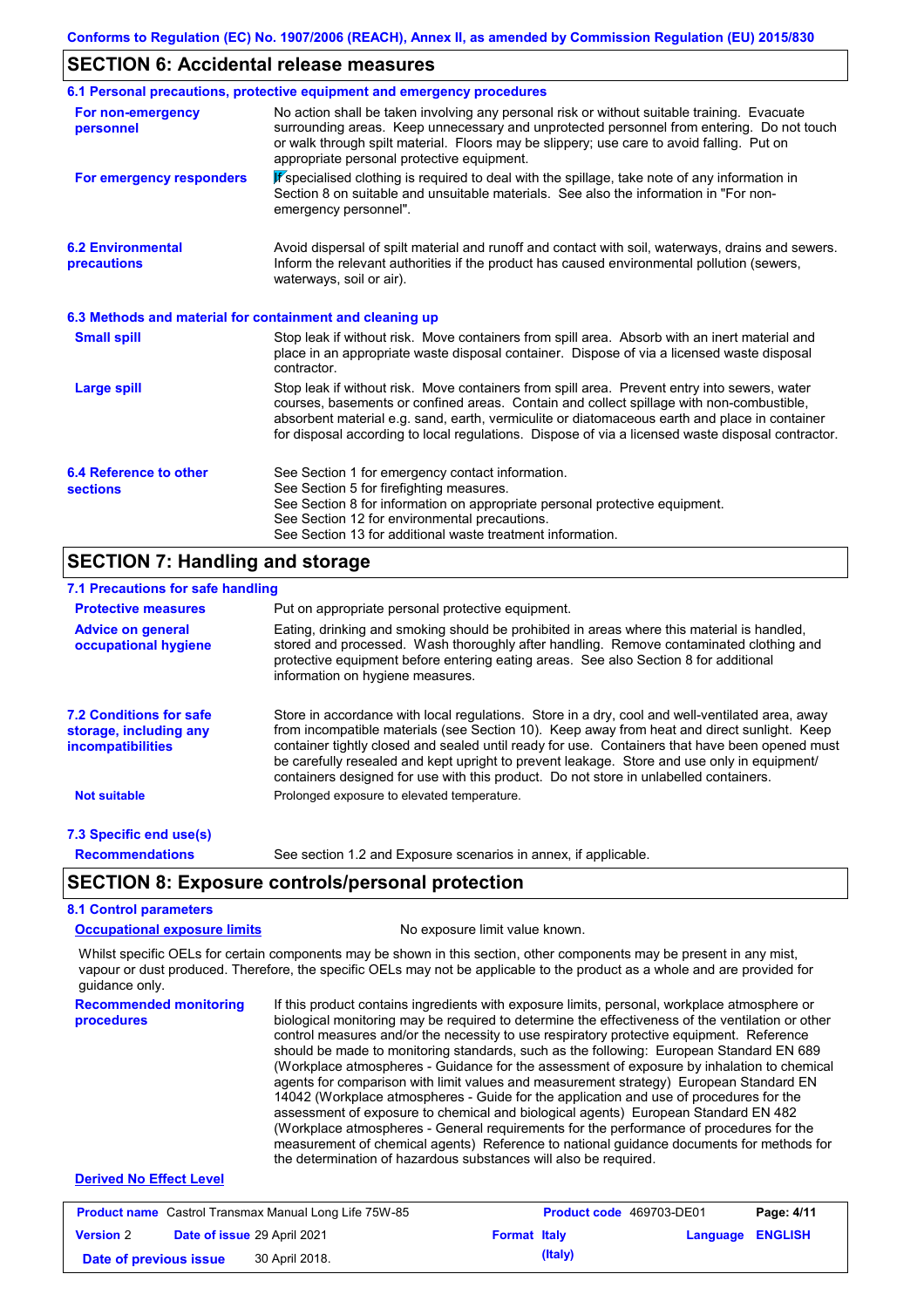# **SECTION 8: Exposure controls/personal protection**

No DNELs/DMELs available.

#### **Predicted No Effect Concentration**

No PNECs available

| <b>8.2 Exposure controls</b>                      |                                                                                                                                                                                                                                                                                                                                                                                                                                                                                                                                                                                                                                                                                                                                                                                                                                                                                                                                                                                                         |
|---------------------------------------------------|---------------------------------------------------------------------------------------------------------------------------------------------------------------------------------------------------------------------------------------------------------------------------------------------------------------------------------------------------------------------------------------------------------------------------------------------------------------------------------------------------------------------------------------------------------------------------------------------------------------------------------------------------------------------------------------------------------------------------------------------------------------------------------------------------------------------------------------------------------------------------------------------------------------------------------------------------------------------------------------------------------|
| <b>Appropriate engineering</b><br><b>controls</b> | Provide exhaust ventilation or other engineering controls to keep the relevant airborne<br>concentrations below their respective occupational exposure limits.<br>All activities involving chemicals should be assessed for their risks to health, to ensure<br>exposures are adequately controlled. Personal protective equipment should only be considered<br>after other forms of control measures (e.g. engineering controls) have been suitably evaluated.<br>Personal protective equipment should conform to appropriate standards, be suitable for use, be<br>kept in good condition and properly maintained.<br>Your supplier of personal protective equipment should be consulted for advice on selection and<br>appropriate standards. For further information contact your national organisation for standards.<br>The final choice of protective equipment will depend upon a risk assessment. It is important to<br>ensure that all items of personal protective equipment are compatible. |
| <b>Individual protection measures</b>             |                                                                                                                                                                                                                                                                                                                                                                                                                                                                                                                                                                                                                                                                                                                                                                                                                                                                                                                                                                                                         |
| <b>Hygiene measures</b>                           | Wash hands, forearms and face thoroughly after handling chemical products, before eating,<br>smoking and using the lavatory and at the end of the working period. Ensure that eyewash<br>stations and safety showers are close to the workstation location.                                                                                                                                                                                                                                                                                                                                                                                                                                                                                                                                                                                                                                                                                                                                             |
| <b>Respiratory protection</b>                     | In case of insufficient ventilation, wear suitable respiratory equipment.<br>The correct choice of respiratory protection depends upon the chemicals being handled, the<br>conditions of work and use, and the condition of the respiratory equipment. Safety procedures<br>should be developed for each intended application. Respiratory protection equipment should<br>therefore be chosen in consultation with the supplier/manufacturer and with a full assessment<br>of the working conditions.                                                                                                                                                                                                                                                                                                                                                                                                                                                                                                   |
| <b>Eye/face protection</b>                        | Safety glasses with side shields.                                                                                                                                                                                                                                                                                                                                                                                                                                                                                                                                                                                                                                                                                                                                                                                                                                                                                                                                                                       |
| <b>Skin protection</b>                            |                                                                                                                                                                                                                                                                                                                                                                                                                                                                                                                                                                                                                                                                                                                                                                                                                                                                                                                                                                                                         |
| <b>Hand protection</b>                            | <b>General Information:</b>                                                                                                                                                                                                                                                                                                                                                                                                                                                                                                                                                                                                                                                                                                                                                                                                                                                                                                                                                                             |
|                                                   | Because specific work environments and material handling practices vary, safety procedures<br>should be developed for each intended application. The correct choice of protective gloves<br>depends upon the chemicals being handled, and the conditions of work and use. Most gloves<br>provide protection for only a limited time before they must be discarded and replaced (even the<br>best chemically resistant gloves will break down after repeated chemical exposures).                                                                                                                                                                                                                                                                                                                                                                                                                                                                                                                        |
|                                                   | Gloves should be chosen in consultation with the supplier / manufacturer and taking account of<br>a full assessment of the working conditions.                                                                                                                                                                                                                                                                                                                                                                                                                                                                                                                                                                                                                                                                                                                                                                                                                                                          |
|                                                   | Recommended: Nitrile gloves.<br><b>Breakthrough time:</b>                                                                                                                                                                                                                                                                                                                                                                                                                                                                                                                                                                                                                                                                                                                                                                                                                                                                                                                                               |
|                                                   | Breakthrough time data are generated by glove manufacturers under laboratory test conditions<br>and represent how long a glove can be expected to provide effective permeation resistance. It<br>is important when following breakthrough time recommendations that actual workplace<br>conditions are taken into account. Always consult with your glove supplier for up-to-date<br>technical information on breakthrough times for the recommended glove type.<br>Our recommendations on the selection of gloves are as follows:                                                                                                                                                                                                                                                                                                                                                                                                                                                                      |
|                                                   | Continuous contact:                                                                                                                                                                                                                                                                                                                                                                                                                                                                                                                                                                                                                                                                                                                                                                                                                                                                                                                                                                                     |
|                                                   | Gloves with a minimum breakthrough time of 240 minutes, or >480 minutes if suitable gloves<br>can be obtained.<br>If suitable gloves are not available to offer that level of protection, gloves with shorter<br>breakthrough times may be acceptable as long as appropriate glove maintenance and<br>replacement regimes are determined and adhered to.                                                                                                                                                                                                                                                                                                                                                                                                                                                                                                                                                                                                                                                |
|                                                   | Short-term / splash protection:                                                                                                                                                                                                                                                                                                                                                                                                                                                                                                                                                                                                                                                                                                                                                                                                                                                                                                                                                                         |
|                                                   | Recommended breakthrough times as above.<br>It is recognised that for short-term, transient exposures, gloves with shorter breakthrough times<br>may commonly be used. Therefore, appropriate maintenance and replacement regimes must<br>be determined and rigorously followed.                                                                                                                                                                                                                                                                                                                                                                                                                                                                                                                                                                                                                                                                                                                        |
|                                                   | <b>Glove Thickness:</b>                                                                                                                                                                                                                                                                                                                                                                                                                                                                                                                                                                                                                                                                                                                                                                                                                                                                                                                                                                                 |
|                                                   | For general applications, we recommend gloves with a thickness typically greater than 0.35 mm.                                                                                                                                                                                                                                                                                                                                                                                                                                                                                                                                                                                                                                                                                                                                                                                                                                                                                                          |

| <b>Product name</b> Castrol Transmax Manual Long Life 75W-85 |  |                             | <b>Product code</b> 469703-DE01 |         | Page: 5/11              |  |
|--------------------------------------------------------------|--|-----------------------------|---------------------------------|---------|-------------------------|--|
| <b>Version 2</b>                                             |  | Date of issue 29 April 2021 | <b>Format Italy</b>             |         | <b>Language ENGLISH</b> |  |
| Date of previous issue                                       |  | 30 April 2018.              |                                 | (Italy) |                         |  |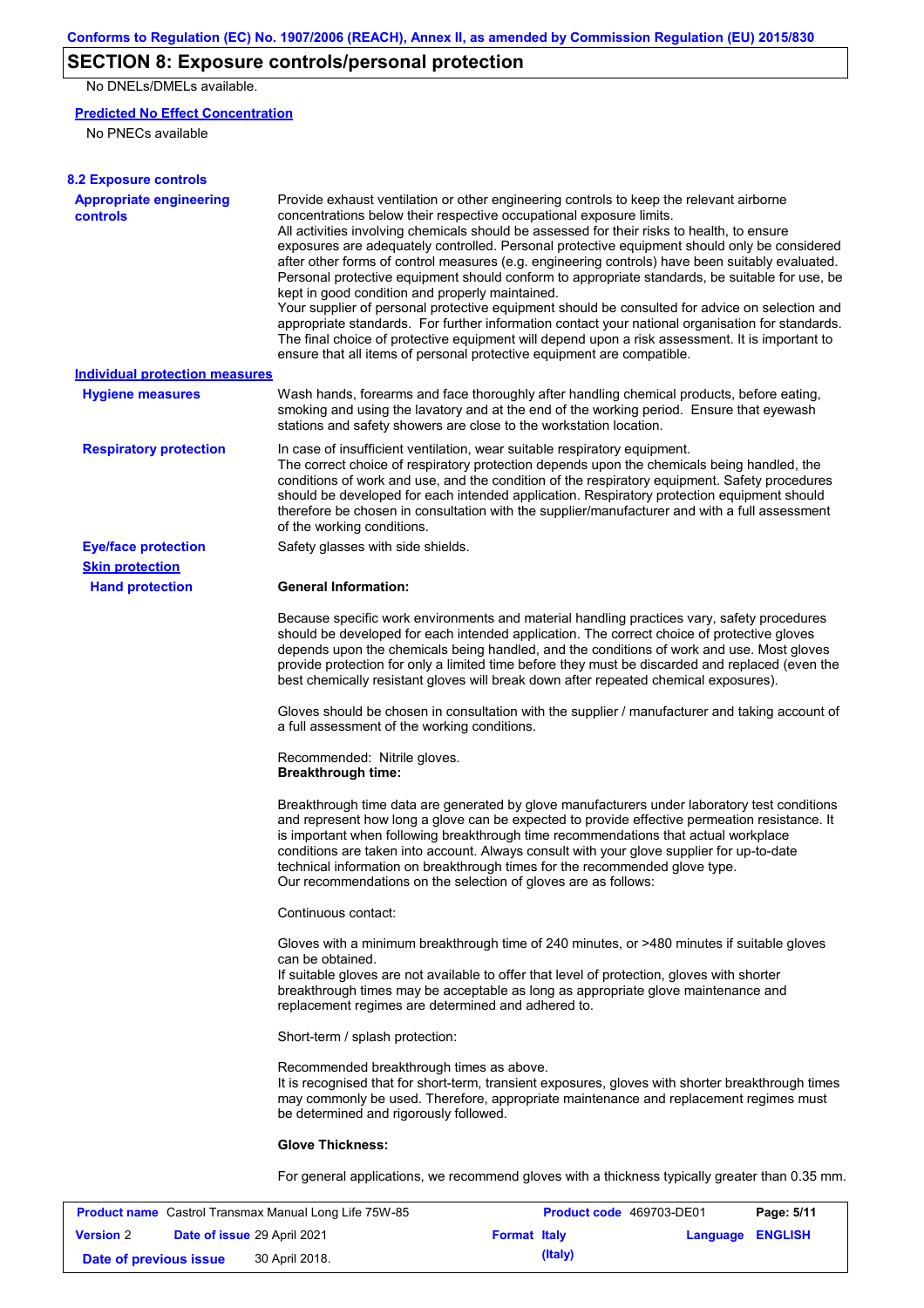# **SECTION 8: Exposure controls/personal protection**

|                                                  | It should be emphasised that glove thickness is not necessarily a good predictor of glove<br>resistance to a specific chemical, as the permeation efficiency of the glove will be dependent<br>on the exact composition of the glove material. Therefore, glove selection should also be based<br>on consideration of the task requirements and knowledge of breakthrough times.<br>Glove thickness may also vary depending on the glove manufacturer, the glove type and the<br>glove model. Therefore, the manufacturers' technical data should always be taken into account<br>to ensure selection of the most appropriate glove for the task.                                     |
|--------------------------------------------------|---------------------------------------------------------------------------------------------------------------------------------------------------------------------------------------------------------------------------------------------------------------------------------------------------------------------------------------------------------------------------------------------------------------------------------------------------------------------------------------------------------------------------------------------------------------------------------------------------------------------------------------------------------------------------------------|
|                                                  | Note: Depending on the activity being conducted, gloves of varying thickness may be required<br>for specific tasks. For example:                                                                                                                                                                                                                                                                                                                                                                                                                                                                                                                                                      |
|                                                  | • Thinner gloves (down to 0.1 mm or less) may be required where a high degree of manual<br>dexterity is needed. However, these gloves are only likely to give short duration protection and<br>would normally be just for single use applications, then disposed of.                                                                                                                                                                                                                                                                                                                                                                                                                  |
|                                                  | • Thicker gloves (up to 3 mm or more) may be required where there is a mechanical (as well<br>as a chemical) risk i.e. where there is abrasion or puncture potential.                                                                                                                                                                                                                                                                                                                                                                                                                                                                                                                 |
| <b>Skin and body</b>                             | Use of protective clothing is good industrial practice.<br>Personal protective equipment for the body should be selected based on the task being<br>performed and the risks involved and should be approved by a specialist before handling this<br>product.<br>Cotton or polyester/cotton overalls will only provide protection against light superficial<br>contamination that will not soak through to the skin. Overalls should be laundered on a regular<br>basis. When the risk of skin exposure is high (e.g. when cleaning up spillages or if there is a<br>risk of splashing) then chemical resistant aprons and/or impervious chemical suits and boots<br>will be required. |
| <b>Refer to standards:</b>                       | Respiratory protection: EN 529<br>Gloves: EN 420, EN 374<br>Eye protection: EN 166<br>Filtering half-mask: EN 149<br>Filtering half-mask with valve: EN 405<br>Half-mask: EN 140 plus filter<br>Full-face mask: EN 136 plus filter<br>Particulate filters: EN 143<br>Gas/combined filters: EN 14387                                                                                                                                                                                                                                                                                                                                                                                   |
| <b>Environmental exposure</b><br><b>controls</b> | Emissions from ventilation or work process equipment should be checked to ensure they<br>comply with the requirements of environmental protection legislation. In some cases, fume<br>scrubbers, filters or engineering modifications to the process equipment will be necessary to<br>reduce emissions to acceptable levels.                                                                                                                                                                                                                                                                                                                                                         |

# **SECTION 9: Physical and chemical properties**

| 9.1 Information on basic physical and chemical properties    |                                                                      |
|--------------------------------------------------------------|----------------------------------------------------------------------|
| <b>Appearance</b>                                            |                                                                      |
| <b>Physical state</b>                                        | Liquid.                                                              |
| <b>Colour</b>                                                | Brown.                                                               |
| <b>Odour</b>                                                 | Not available.                                                       |
| <b>Odour threshold</b>                                       | Not available.                                                       |
| pH                                                           | Mot applicable.                                                      |
| <b>Melting point/freezing point</b>                          | Not available.                                                       |
| Initial boiling point and boiling<br>range                   | Not available.                                                       |
| <b>Pour point</b>                                            | -60 $^{\circ}$ C                                                     |
| <b>Flash point</b>                                           | Open cup: >200°C (>392°F) [Cleveland.]                               |
| <b>Evaporation rate</b>                                      | Not available.                                                       |
| <b>Flammability (solid, gas)</b>                             | Not available.                                                       |
| <b>Upper/lower flammability or</b><br>explosive limits       | Not available.                                                       |
| <b>Vapour pressure</b>                                       | Not available.                                                       |
| <b>Vapour density</b>                                        | Not available.                                                       |
| <b>Relative density</b>                                      | Not available.                                                       |
| <b>Density</b>                                               | <1000 kg/m <sup>3</sup> (<1 g/cm <sup>3</sup> ) at 15 <sup>°</sup> C |
| <b>Solubility(ies)</b>                                       | insoluble in water.                                                  |
| <b>Product name</b> Castrol Transmax Manual Long Life 75W-85 | Product code 469703-DE01<br>Page: 6/11                               |
| <b>Version 2</b><br>Date of issue 29 April 2021              | <b>ENGLISH</b><br><b>Format Italy</b><br>Language                    |
| Date of previous issue                                       | (Italy)<br>30 April 2018.                                            |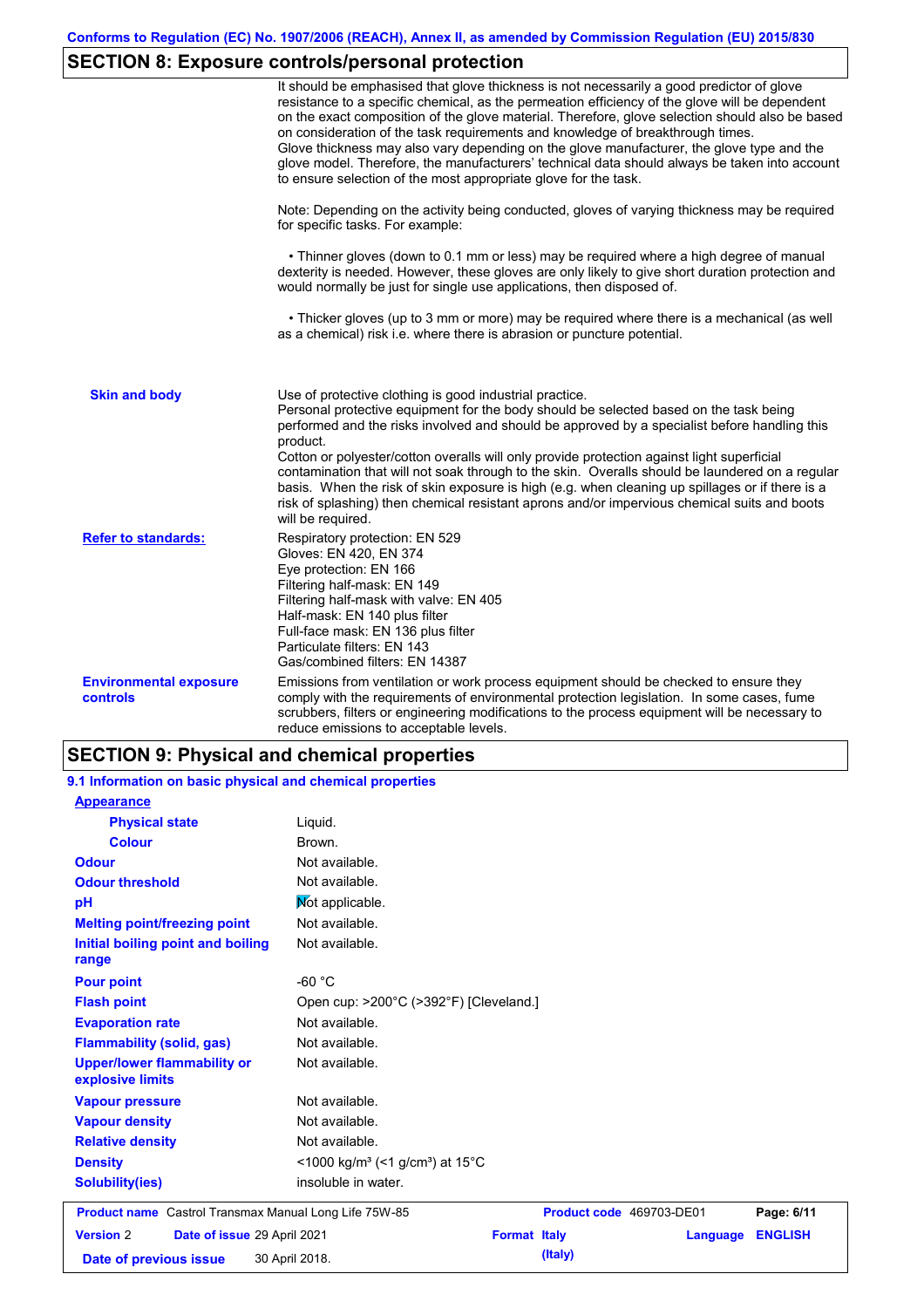# **SECTION 9: Physical and chemical properties**

| <b>Partition coefficient: n-octanol/</b><br>water | >3                                                                                                                                    |
|---------------------------------------------------|---------------------------------------------------------------------------------------------------------------------------------------|
| <b>Auto-ignition temperature</b>                  | Not available.                                                                                                                        |
| <b>Decomposition temperature</b>                  | Not available.                                                                                                                        |
| <b>Viscosity</b>                                  | Kinematic: 64.6 mm <sup>2</sup> /s (64.6 cSt) at $40^{\circ}$ C<br>Kinematic: 11.5 to 12 mm <sup>2</sup> /s (11.5 to 12 cSt) at 100°C |
| <b>Explosive properties</b>                       | Not available.                                                                                                                        |
| <b>Oxidising properties</b>                       | Not available.                                                                                                                        |
|                                                   |                                                                                                                                       |

#### **9.2 Other information**

No additional information.

| <b>SECTION 10: Stability and reactivity</b>       |                                                                                                                                                                         |  |
|---------------------------------------------------|-------------------------------------------------------------------------------------------------------------------------------------------------------------------------|--|
| <b>10.1 Reactivity</b>                            | No specific test data available for this product. Refer to Conditions to avoid and Incompatible<br>materials for additional information.                                |  |
| <b>10.2 Chemical stability</b>                    | The product is stable.                                                                                                                                                  |  |
| <b>10.3 Possibility of</b><br>hazardous reactions | Under normal conditions of storage and use, hazardous reactions will not occur.<br>Under normal conditions of storage and use, hazardous polymerisation will not occur. |  |
| <b>10.4 Conditions to avoid</b>                   | Avoid all possible sources of ignition (spark or flame).                                                                                                                |  |
| 10.5 Incompatible materials                       | Reactive or incompatible with the following materials: oxidising materials.                                                                                             |  |
| <b>10.6 Hazardous</b><br>decomposition products   | Under normal conditions of storage and use, hazardous decomposition products should not be<br>produced.                                                                 |  |

# **SECTION 11: Toxicological information**

#### **11.1 Information on toxicological effects**

#### **Acute toxicity estimates**

| <b>Product/ingredient name</b>                                                                                                           |                                                                                                                             | Oral (mg/<br>kg) | <b>Dermal</b><br>(mg/kg) | <b>Inhalation</b><br>(gases)<br>(ppm) | <b>Inhalation</b><br>(vapours)<br>(mg/l) | <b>Inhalation</b><br><b>(dusts)</b><br>and mists)<br>(mg/l) |  |
|------------------------------------------------------------------------------------------------------------------------------------------|-----------------------------------------------------------------------------------------------------------------------------|------------------|--------------------------|---------------------------------------|------------------------------------------|-------------------------------------------------------------|--|
| Castrol Transmax Manual Long Life 75W-85                                                                                                 |                                                                                                                             | N/A              | N/A                      | N/A                                   | N/A                                      | 15.1                                                        |  |
| (Neuhof) Parent<br>Dec-1-ene, dimers, hydrogenated                                                                                       |                                                                                                                             | N/A              | N/A                      | N/A                                   | N/A                                      | 1.5                                                         |  |
| <b>Information on likely</b>                                                                                                             | Routes of entry anticipated: Dermal, Inhalation.                                                                            |                  |                          |                                       |                                          |                                                             |  |
| routes of exposure                                                                                                                       |                                                                                                                             |                  |                          |                                       |                                          |                                                             |  |
| <b>Potential acute health effects</b>                                                                                                    |                                                                                                                             |                  |                          |                                       |                                          |                                                             |  |
| Exposure to decomposition products may cause a health hazard. Serious effects may be<br><b>Inhalation</b><br>delayed following exposure. |                                                                                                                             |                  |                          |                                       |                                          |                                                             |  |
| <b>Ingestion</b>                                                                                                                         | No known significant effects or critical hazards.                                                                           |                  |                          |                                       |                                          |                                                             |  |
| <b>Skin contact</b>                                                                                                                      | Defatting to the skin. May cause skin dryness and irritation.                                                               |                  |                          |                                       |                                          |                                                             |  |
| No known significant effects or critical hazards.<br><b>Eye contact</b>                                                                  |                                                                                                                             |                  |                          |                                       |                                          |                                                             |  |
| Symptoms related to the physical, chemical and toxicological characteristics                                                             |                                                                                                                             |                  |                          |                                       |                                          |                                                             |  |
| <b>Inhalation</b>                                                                                                                        | May be harmful by inhalation if exposure to vapour, mists or fumes resulting from thermal<br>decomposition products occurs. |                  |                          |                                       |                                          |                                                             |  |
| <b>Ingestion</b>                                                                                                                         | No specific data.                                                                                                           |                  |                          |                                       |                                          |                                                             |  |
| <b>Skin contact</b>                                                                                                                      | Adverse symptoms may include the following:<br>irritation<br>dryness<br>cracking                                            |                  |                          |                                       |                                          |                                                             |  |
| <b>Eye contact</b>                                                                                                                       | No specific data.                                                                                                           |                  |                          |                                       |                                          |                                                             |  |
| Delayed and immediate effects as well as chronic effects from short and long-term exposure                                               |                                                                                                                             |                  |                          |                                       |                                          |                                                             |  |
| <b>Inhalation</b>                                                                                                                        | Overexposure to the inhalation of airborne droplets or aerosols may cause irritation of the<br>respiratory tract.           |                  |                          |                                       |                                          |                                                             |  |
| <b>Ingestion</b>                                                                                                                         | Ingestion of large quantities may cause nausea and diarrhoea.                                                               |                  |                          |                                       |                                          |                                                             |  |
| Product name Castrol Transmax Manual Long Life 75W-85                                                                                    |                                                                                                                             |                  |                          | Product code 469703-DE01              |                                          | Page: 7/11                                                  |  |
| <b>Version 2</b>                                                                                                                         | Date of issue 29 April 2021                                                                                                 |                  | <b>Format Italy</b>      |                                       |                                          | <b>ENGLISH</b><br>Language                                  |  |
| Date of previous issue                                                                                                                   | 30 April 2018.                                                                                                              |                  |                          | (Italy)                               |                                          |                                                             |  |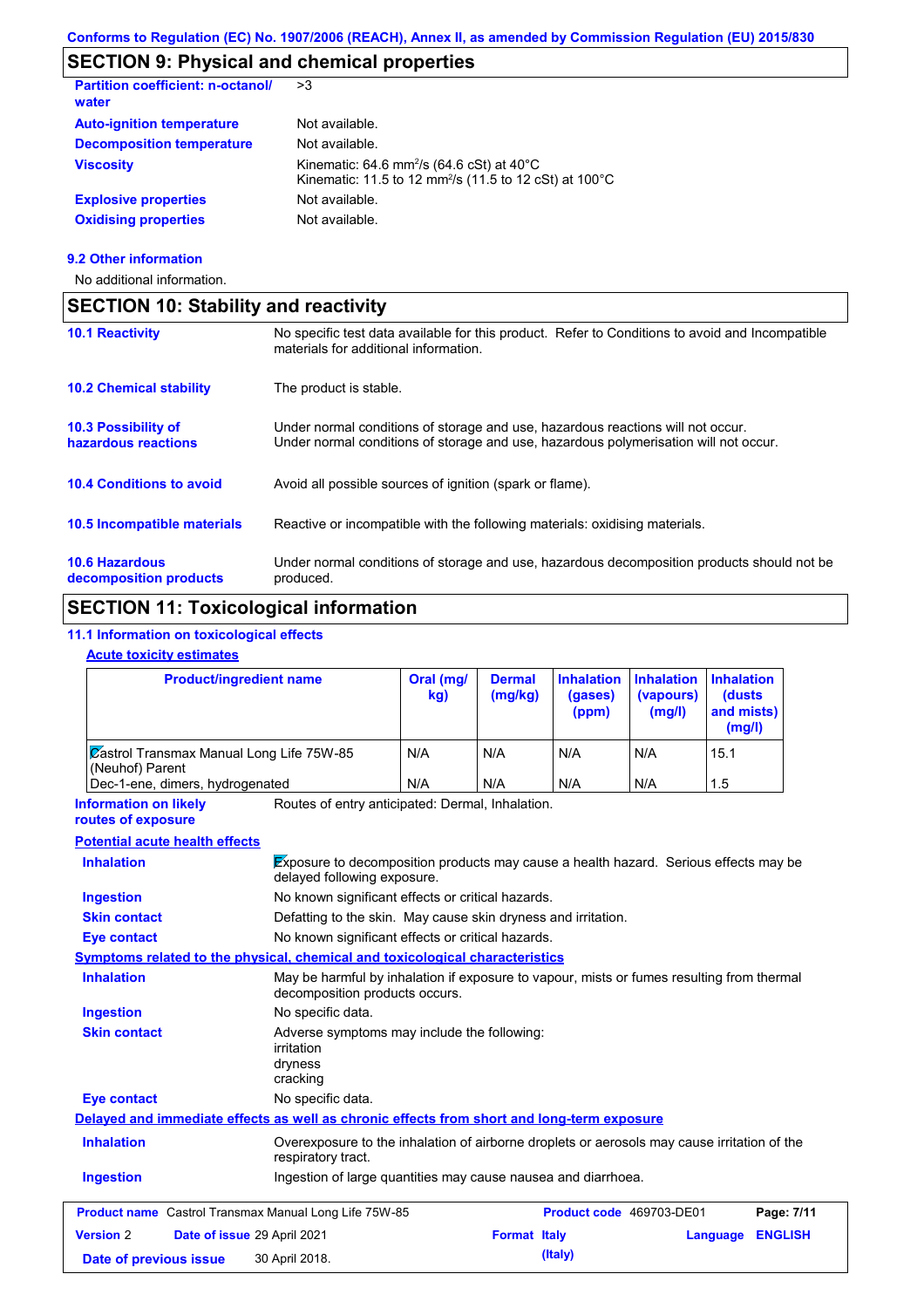# **SECTION 11: Toxicological information**

| <b>Skin contact</b>                     | Prolonged or repeated contact can defat the skin and lead to irritation and/or dermatitis. |
|-----------------------------------------|--------------------------------------------------------------------------------------------|
| Eye contact                             | Potential risk of transient stinging or redness if accidental eye contact occurs.          |
| <b>Potential chronic health effects</b> |                                                                                            |
| <b>General</b>                          | No known significant effects or critical hazards.                                          |
| <b>Carcinogenicity</b>                  | No known significant effects or critical hazards.                                          |
| <b>Mutagenicity</b>                     | No known significant effects or critical hazards.                                          |
| <b>Developmental effects</b>            | No known significant effects or critical hazards.                                          |
| <b>Fertility effects</b>                | No known significant effects or critical hazards.                                          |
|                                         |                                                                                            |

### **SECTION 12: Ecological information**

#### **12.1 Toxicity**

**Environmental hazards** Not classified as dangerous

#### **12.2 Persistence and degradability**

Not expected to be rapidly degradable.

#### **12.3 Bioaccumulative potential**

This product is not expected to bioaccumulate through food chains in the environment.

| <b>12.4 Mobility in soil</b>                            |                                                                      |  |  |
|---------------------------------------------------------|----------------------------------------------------------------------|--|--|
| <b>Soil/water partition</b><br><b>coefficient (Koc)</b> | Not available.                                                       |  |  |
| <b>Mobility</b>                                         | Spillages may penetrate the soil causing ground water contamination. |  |  |

#### **12.5 Results of PBT and vPvB assessment**

Product does not meet the criteria for PBT or vPvB according to Regulation (EC) No. 1907/2006, Annex XIII.

| 12.6 Other adverse effects          |                                                                                                                           |
|-------------------------------------|---------------------------------------------------------------------------------------------------------------------------|
| <b>Other ecological information</b> | Spills may form a film on water surfaces causing physical damage to organisms. Oxygen<br>transfer could also be impaired. |
| . _ _ _ _ _ _ <i>. .</i> . _ .      |                                                                                                                           |

### **SECTION 13: Disposal considerations**

| <b>13.1 Waste treatment methods</b>   |                                                                                                                                                                      |
|---------------------------------------|----------------------------------------------------------------------------------------------------------------------------------------------------------------------|
| <b>Product</b>                        |                                                                                                                                                                      |
| <b>Methods of disposal</b>            | Where possible, arrange for product to be recycled. Dispose of via an authorised person/<br>licensed waste disposal contractor in accordance with local regulations. |
| <b>Hazardous waste</b>                | Yes.                                                                                                                                                                 |
| <b>European waste catalogue (EWC)</b> |                                                                                                                                                                      |
| <b>Waste code</b>                     | <b>Waste designation</b>                                                                                                                                             |

| Waste code | <b>Waste designation</b>                |
|------------|-----------------------------------------|
| 13 02 08*  | other engine, gear and lubricating oils |

However, deviation from the intended use and/or the presence of any potential contaminants may require an alternative waste disposal code to be assigned by the end user.

| <b>Packaging</b>           |                                                                                                                                                                                                                                         |
|----------------------------|-----------------------------------------------------------------------------------------------------------------------------------------------------------------------------------------------------------------------------------------|
| <b>Methods of disposal</b> | Where possible, arrange for product to be recycled. Dispose of via an authorised person/<br>licensed waste disposal contractor in accordance with local regulations.                                                                    |
| <b>Special precautions</b> | This material and its container must be disposed of in a safe way. Empty containers or liners<br>may retain some product residues. Avoid dispersal of spilt material and runoff and contact with<br>soil, waterways, drains and sewers. |
| <b>References</b>          | Commission 2014/955/EU<br>Directive 2008/98/EC                                                                                                                                                                                          |

# **SECTION 14: Transport information**

| <b>Product name</b> Castrol Transmax Manual Long Life 75W-85 |  |                             | Product code 469703-DE01 | Page: 8/11 |                  |  |
|--------------------------------------------------------------|--|-----------------------------|--------------------------|------------|------------------|--|
| <b>Version 2</b>                                             |  | Date of issue 29 April 2021 | <b>Format Italy</b>      |            | Language ENGLISH |  |
| Date of previous issue                                       |  | 30 April 2018.              |                          | (Italy)    |                  |  |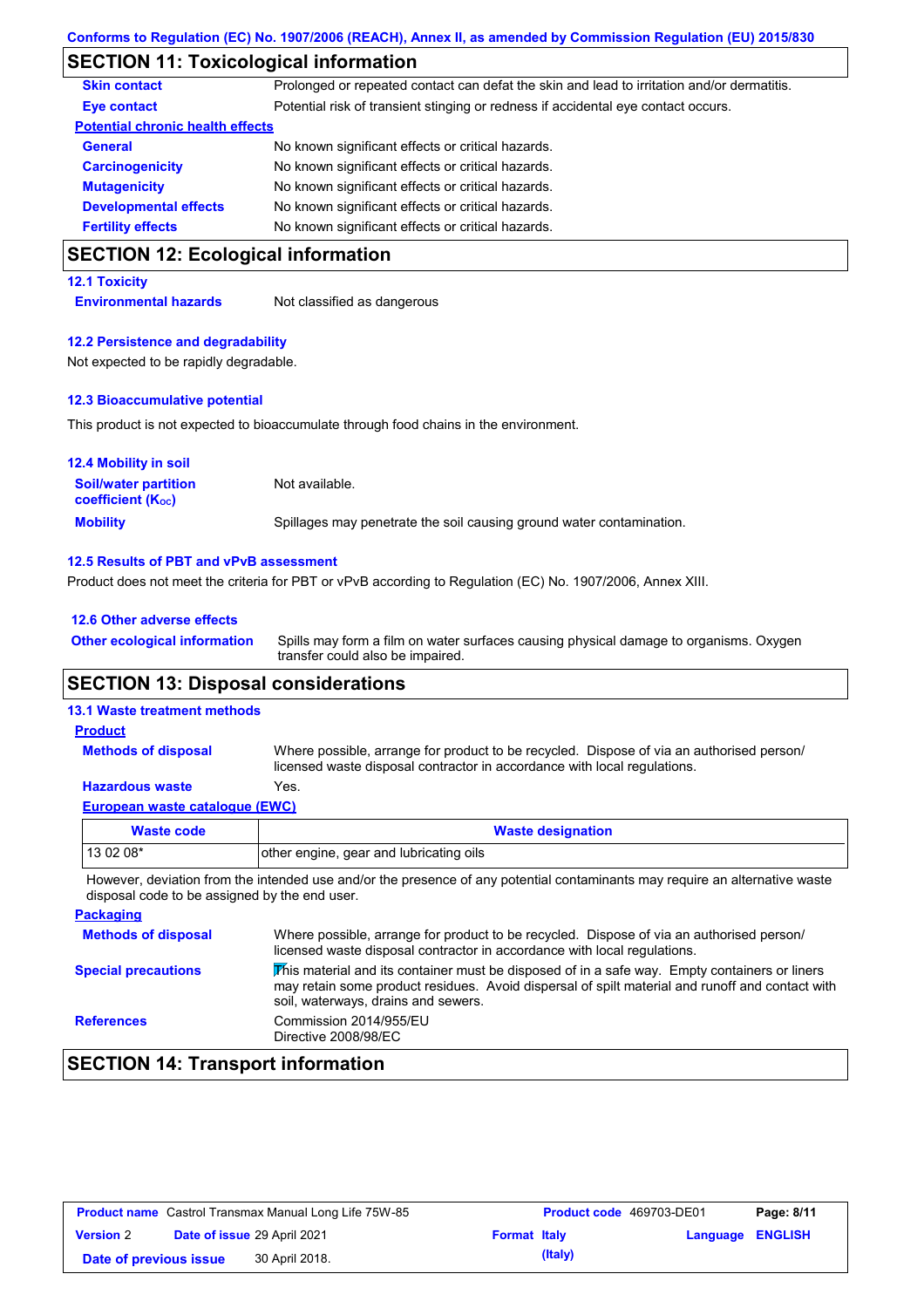# **SECTION 14: Transport information**

|                                           | <b>ADR/RID</b>        | <b>ADN</b>            | <b>IMDG</b>    | <b>IATA</b>    |  |
|-------------------------------------------|-----------------------|-----------------------|----------------|----------------|--|
| 14.1 UN number                            | <b>Not regulated.</b> | <b>Not regulated.</b> | Not regulated. | Not regulated. |  |
| 14.2 UN proper<br>shipping name           |                       |                       |                |                |  |
| <b>14.3 Transport</b><br>hazard class(es) |                       |                       |                |                |  |
| 14.4 Packing<br>group                     |                       |                       |                |                |  |
| 14.5<br><b>Environmental</b><br>hazards   | No.                   | Mo.                   | No.            | No.            |  |
| <b>Additional</b><br>information          |                       |                       |                |                |  |

**14.6 Special precautions for user** Not available.

**14.7 Transport in bulk according to IMO instruments**

Not available.

# **SECTION 15: Regulatory information**

|                                                                                                                                                          | 15.1 Safety, health and environmental regulations/legislation specific for the substance or mixture                            |
|----------------------------------------------------------------------------------------------------------------------------------------------------------|--------------------------------------------------------------------------------------------------------------------------------|
| EU Regulation (EC) No. 1907/2006 (REACH)                                                                                                                 |                                                                                                                                |
| Annex XIV - List of substances subject to authorisation                                                                                                  |                                                                                                                                |
| <b>Annex XIV</b>                                                                                                                                         |                                                                                                                                |
| None of the components are listed.                                                                                                                       |                                                                                                                                |
| <b>Substances of very high concern</b>                                                                                                                   |                                                                                                                                |
| None of the components are listed.                                                                                                                       |                                                                                                                                |
| EU Regulation (EC) No. 1907/2006 (REACH)                                                                                                                 |                                                                                                                                |
| <b>Annex XVII - Restrictions</b><br>on the manufacture.<br>placing on the market<br>and use of certain<br>dangerous substances,<br>mixtures and articles | Not applicable.                                                                                                                |
| <b>Other regulations</b>                                                                                                                                 |                                                                                                                                |
| <b>REACH Status</b>                                                                                                                                      | The company, as identified in Section 1, sells this product in the EU in compliance with the<br>current requirements of REACH. |
| <b>United States inventory</b><br>(TSCA 8b)                                                                                                              | All components are active or exempted.                                                                                         |
| <b>Australia inventory (AICS)</b>                                                                                                                        | All components are listed or exempted.                                                                                         |
| <b>Canada inventory</b>                                                                                                                                  | All components are listed or exempted.                                                                                         |
| <b>China inventory (IECSC)</b>                                                                                                                           | All components are listed or exempted.                                                                                         |
| <b>Japan inventory (ENCS)</b>                                                                                                                            | At least one component is not listed.                                                                                          |
| <b>Korea inventory (KECI)</b>                                                                                                                            | All components are listed or exempted.                                                                                         |
| <b>Philippines inventory</b><br>(PICCS)                                                                                                                  | All components are listed or exempted.                                                                                         |
| <b>Taiwan Chemical</b><br><b>Substances Inventory</b><br>(TCSI)                                                                                          | All components are listed or exempted.                                                                                         |
| Ozone depleting substances (1005/2009/EU)                                                                                                                |                                                                                                                                |
| Not listed.                                                                                                                                              |                                                                                                                                |
| Prior Informed Consent (PIC) (649/2012/EU)                                                                                                               |                                                                                                                                |

| <b>Product name</b> Castrol Transmax Manual Long Life 75W-85 |  |                                    | Product code 469703-DE01 |         | Page: 9/11              |  |
|--------------------------------------------------------------|--|------------------------------------|--------------------------|---------|-------------------------|--|
| <b>Version 2</b>                                             |  | <b>Date of issue 29 April 2021</b> | <b>Format Italy</b>      |         | <b>Language ENGLISH</b> |  |
| Date of previous issue                                       |  | 30 April 2018.                     |                          | (Italy) |                         |  |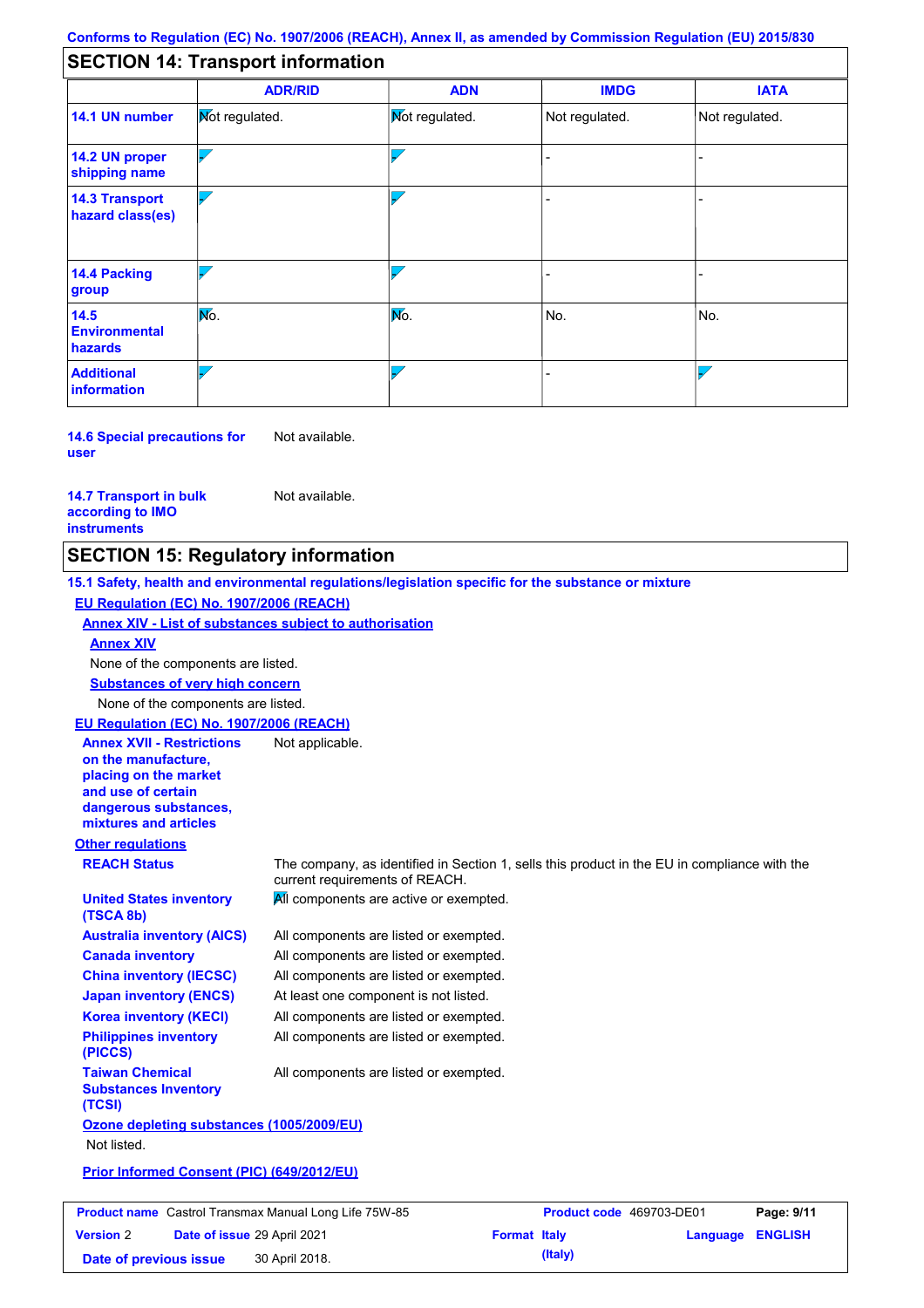# **SECTION 15: Regulatory information**

Not listed.

**EU - Water framework directive - Priority substances**

None of the components are listed.

### **Seveso Directive**

This product is not controlled under the Seveso Directive.

| <b>15.2 Chemical safety</b> | A Chemical Safety Assessment has been carried out for one or more of the substances within  |
|-----------------------------|---------------------------------------------------------------------------------------------|
| assessment                  | this mixture. A Chemical Safety Assessment has not been carried out for the mixture itself. |

### **SECTION 16: Other information**

| <b>Abbreviations and acronyms</b> | ADN = European Provisions concerning the International Carriage of Dangerous Goods by                       |
|-----------------------------------|-------------------------------------------------------------------------------------------------------------|
|                                   | Inland Waterway<br>ADR = The European Agreement concerning the International Carriage of Dangerous Goods by |
|                                   | Road                                                                                                        |
|                                   | ATE = Acute Toxicity Estimate                                                                               |
|                                   | BCF = Bioconcentration Factor                                                                               |
|                                   | CAS = Chemical Abstracts Service                                                                            |
|                                   | CLP = Classification, Labelling and Packaging Regulation [Regulation (EC) No. 1272/2008]                    |
|                                   | CSA = Chemical Safety Assessment                                                                            |
|                                   | CSR = Chemical Safety Report                                                                                |
|                                   | DMEL = Derived Minimal Effect Level                                                                         |
|                                   | DNEL = Derived No Effect Level                                                                              |
|                                   | EINECS = European Inventory of Existing Commercial chemical Substances                                      |
|                                   | ES = Exposure Scenario                                                                                      |
|                                   | EUH statement = CLP-specific Hazard statement                                                               |
|                                   | EWC = European Waste Catalogue                                                                              |
|                                   | GHS = Globally Harmonized System of Classification and Labelling of Chemicals                               |
|                                   | IATA = International Air Transport Association                                                              |
|                                   | IBC = Intermediate Bulk Container                                                                           |
|                                   | IMDG = International Maritime Dangerous Goods                                                               |
|                                   | LogPow = logarithm of the octanol/water partition coefficient                                               |
|                                   | MARPOL = International Convention for the Prevention of Pollution From Ships, 1973 as                       |
|                                   | modified by the Protocol of 1978. ("Marpol" = marine pollution)                                             |
|                                   | OECD = Organisation for Economic Co-operation and Development                                               |
|                                   | PBT = Persistent, Bioaccumulative and Toxic                                                                 |
|                                   | <b>PNEC = Predicted No Effect Concentration</b>                                                             |
|                                   | REACH = Registration, Evaluation, Authorisation and Restriction of Chemicals Regulation                     |
|                                   | [Regulation (EC) No. 1907/2006]                                                                             |
|                                   | RID = The Regulations concerning the International Carriage of Dangerous Goods by Rail                      |
|                                   | RRN = REACH Registration Number                                                                             |
|                                   | SADT = Self-Accelerating Decomposition Temperature                                                          |
|                                   | SVHC = Substances of Very High Concern                                                                      |
|                                   | STOT-RE = Specific Target Organ Toxicity - Repeated Exposure                                                |
|                                   | STOT-SE = Specific Target Organ Toxicity - Single Exposure<br>$TWA = Time weighted average$                 |
|                                   | $UN = United Nations$                                                                                       |
|                                   | UVCB = Complex hydrocarbon substance                                                                        |
|                                   | VOC = Volatile Organic Compound                                                                             |
|                                   | vPvB = Very Persistent and Very Bioaccumulative                                                             |
|                                   | Varies = may contain one or more of the following 64741-88-4 / RRN 01-2119488706-23,                        |
|                                   | 64741-89-5 / RRN 01-2119487067-30, 64741-95-3 / RRN 01-2119487081-40, 64741-96-4/ RRN                       |
|                                   | 01-2119483621-38, 64742-01-4 / RRN 01-2119488707-21, 64742-44-5 / RRN                                       |
|                                   | 01-2119985177-24, 64742-45-6, 64742-52-5 / RRN 01-2119467170-45, 64742-53-6 / RRN                           |
|                                   | 01-2119480375-34, 64742-54-7 / RRN 01-2119484627-25, 64742-55-8 / RRN                                       |
|                                   | 01-2119487077-29, 64742-56-9 / RRN 01-2119480132-48, 64742-57-0 / RRN                                       |
|                                   | 01-2119489287-22, 64742-58-1, 64742-62-7 / RRN 01-2119480472-38, 64742-63-8,                                |
|                                   | 64742-65-0 / RRN 01-2119471299-27, 64742-70-7 / RRN 01-2119487080-42, 72623-85-9 /                          |
|                                   | RRN 01-2119555262-43, 72623-86-0 / RRN 01-2119474878-16, 72623-87-1 / RRN                                   |
|                                   | 01-2119474889-13                                                                                            |
|                                   |                                                                                                             |

**Procedure used to derive the classification according to Regulation (EC) No. 1272/2008 [CLP/GHS]**

| <b>Classification</b>                                                                                 |                |                                                                      | <b>Justification</b> |                          |                |  |
|-------------------------------------------------------------------------------------------------------|----------------|----------------------------------------------------------------------|----------------------|--------------------------|----------------|--|
| Not classified.<br><b>Full text of abbreviated H</b><br>H <sub>304</sub><br>H332<br><b>statements</b> |                |                                                                      |                      |                          |                |  |
|                                                                                                       |                | May be fatal if swallowed and enters airways.<br>Harmful if inhaled. |                      |                          |                |  |
| <b>Product name</b> Castrol Transmax Manual Long Life 75W-85                                          |                |                                                                      |                      | Product code 469703-DE01 | Page: 10/11    |  |
| <b>Version 2</b><br>Date of issue 29 April 2021                                                       |                | <b>Format Italy</b>                                                  |                      | Language                 | <b>ENGLISH</b> |  |
| Date of previous issue                                                                                | 30 April 2018. |                                                                      | (Italy)              |                          |                |  |